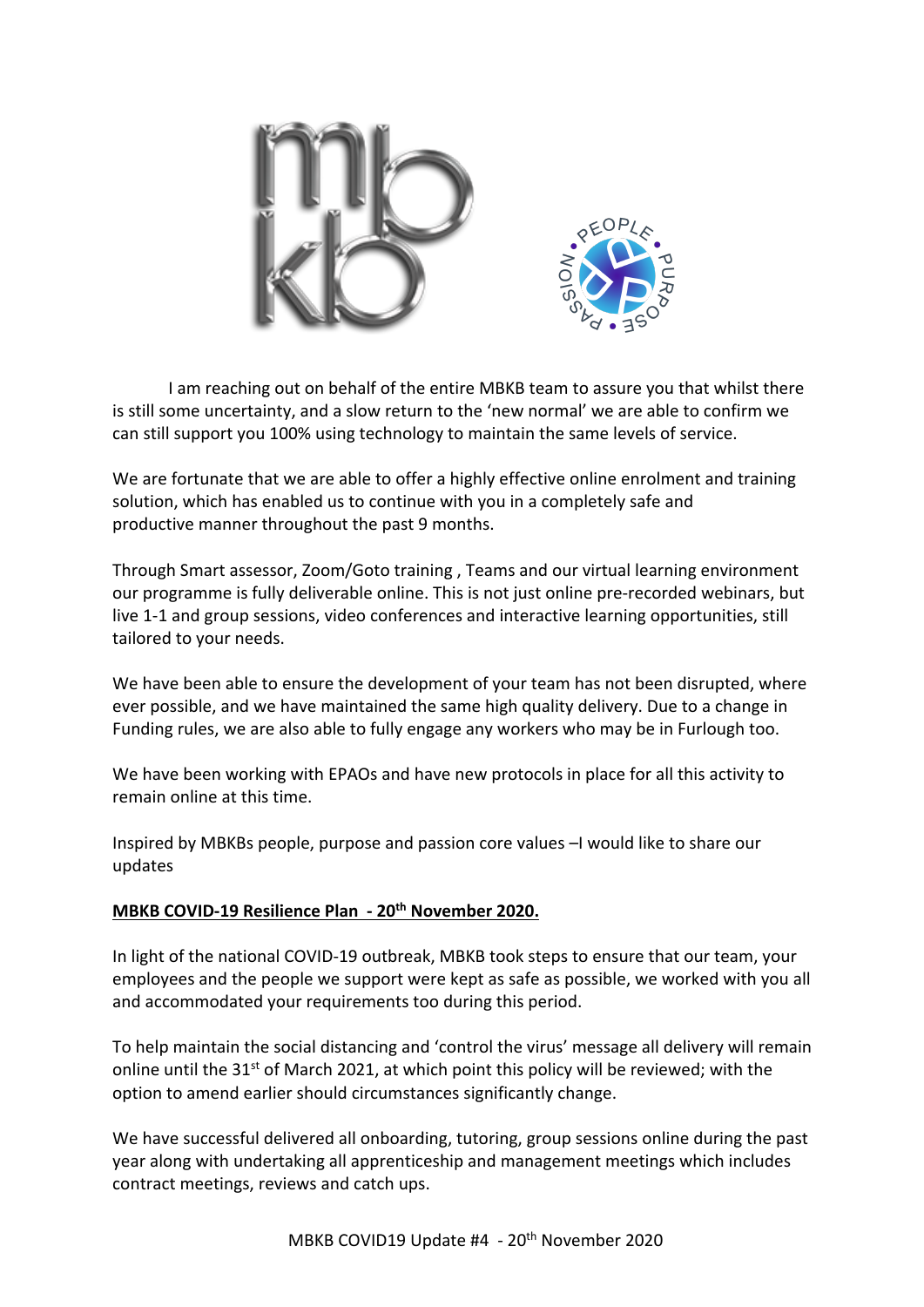Our Office at 4 Parsons street is available to MBKB Team members only, if required. If the office is required the meeting room online diary must be used to reserve your space, signing in and out, must be used. Handwash to be used at all times. You must wash up any cups used, and wipe down door handles, desks etc with disinfect spray, prior to leaving. Only Green and Amber risk rated team members who are not living with vulnerable persons, may visit the office.

We will allow our Team members to visit your workplaces in extreme circumstances, where no other option exist, but only when our risk assessment (detailed later) has been satisfied together with their own risk assessment being Green, and they are not deemed to be living with a vulnerable person.

Below is our current 6-point plan, this came into effect at 9am on the 11<sup>th</sup> March 2020 and has been reviewed every 3 months, with this latest version 20<sup>th</sup> November, superseding all others.

### **1)Protect Employees**

Provide timely updates as per Government Guidance **– Continuing** Establish dedicated Slack channel for internal comms – **Set up** Implement current guidance practice – **Complete** Record any exposure to Coronavirus or Covid19 in relation to MBKB Team – **Process in place** Reduce face to face meetings, we will use where possible video or telephone. – **All now moved to remote only, will remain this way until 31st Jan 2021, as outlined above.**

All staff to complete COVID risk Assessment and ascertain status, also complete for people whom they reside with – **In Progress**

## **2) Create a Functional Response Team**

Establish Internal team to manage resilience plan **– Complete** Run Financial Stress test and mitigate impact **– Complete** Set up weekly monitoring protocol **– Complete and still current.**

## **3) Stabilize the supply chain -**

Awarding Bodies, EPAO activity - **Switched to Online**  Check booked Face to face EPA's and risk rate – **All currently cancelled** Move EQA visits to remote - **Switched to online**  Reduce/ remove deliveries - **All cancelled**

#### **4) Updates to Apprentices and Clients**

Inform and Update all Apprentices and Clients on MBKB Protocol – **All emailed, updates provided online and email** Establish reporting protocol for specific concerns **– In place** Record and comply with external protocols from our clients **– In place** Establish safe process where face to face visits have to occur **– In place**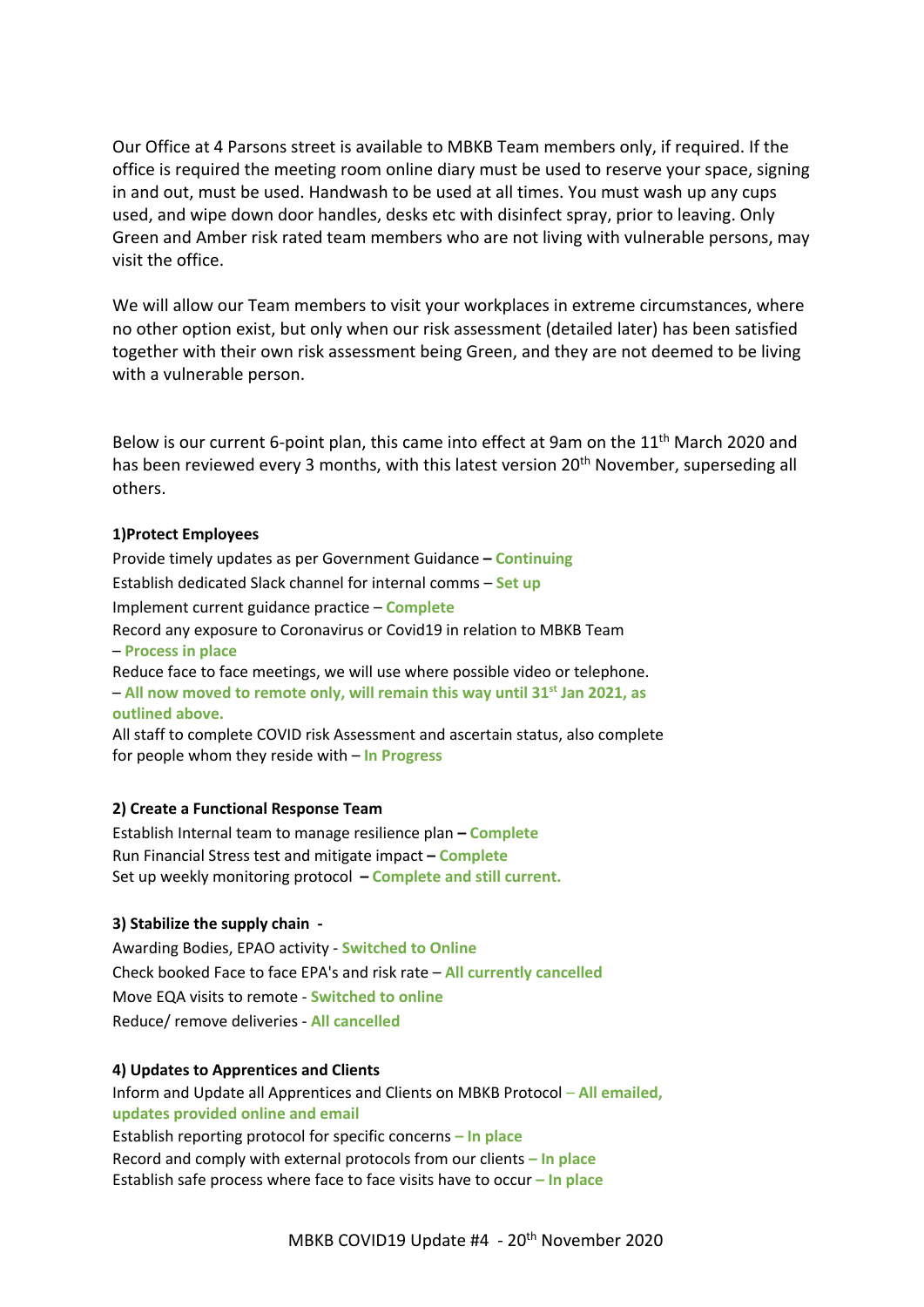## **5)Demonstrate Purpose**

100% compliance with Government guidance**– Ongoing** Support epidemic efforts where possible. **– In place**

## **6) Specific Areas for review**

MBKB Awards Night – to be rescheduled to Autumn 2020. - **– Cancelled**

# **Use of 4 Parsons Street**

The following outlines our process for ensuring COVID safe visits at our head office, as outlined above.

- A space/ desk must be booked.
- You must not attend if you are not Green or Amber on the risk assessment.
- You must not attend if you have any symptom's or have been in contact with anyone who has had symptoms within the past 14 days.
- Sanitise hands upon entry, exit and at no less than hourly.
- Wipe clean prior to use, and following use desk, door handles used
- Remain 2 metres from any colleagues also in attendance.
- Do not permit any non MBKB personnel onto site.

# **Face to Face Visit Protocol –**

The following outlines our process for ensuring COVID safe visits, where required, as outlined above.

- You must not attend if you are not Green or Amber on the risk assessment.
- You must not attend if you have any symptom's or have been in contact with anyone who has had symptoms within the past 14 days.
- Sanitise hands upon entry, exit and at no less than hourly
- Remain 2 metres from all in attendance.
- Written request and justification for visit written by MBKB personnel who will carry out visit, to be approved by MBKB Senior Team.
- All personnel at site, who will be in contact with our Team member to complete COVID Health Assessment (maximum of 24 hours prior to meeting)
- Workplace to be visited to supply their COVID Safe working Plan to MBKB for approval
- COVID safe visit checklist signed off by MBKB Director prior to visit.

The MBKB team member visiting any workplace must leave their contact details at said placement to ensure track and trace if an outbreak occurs.